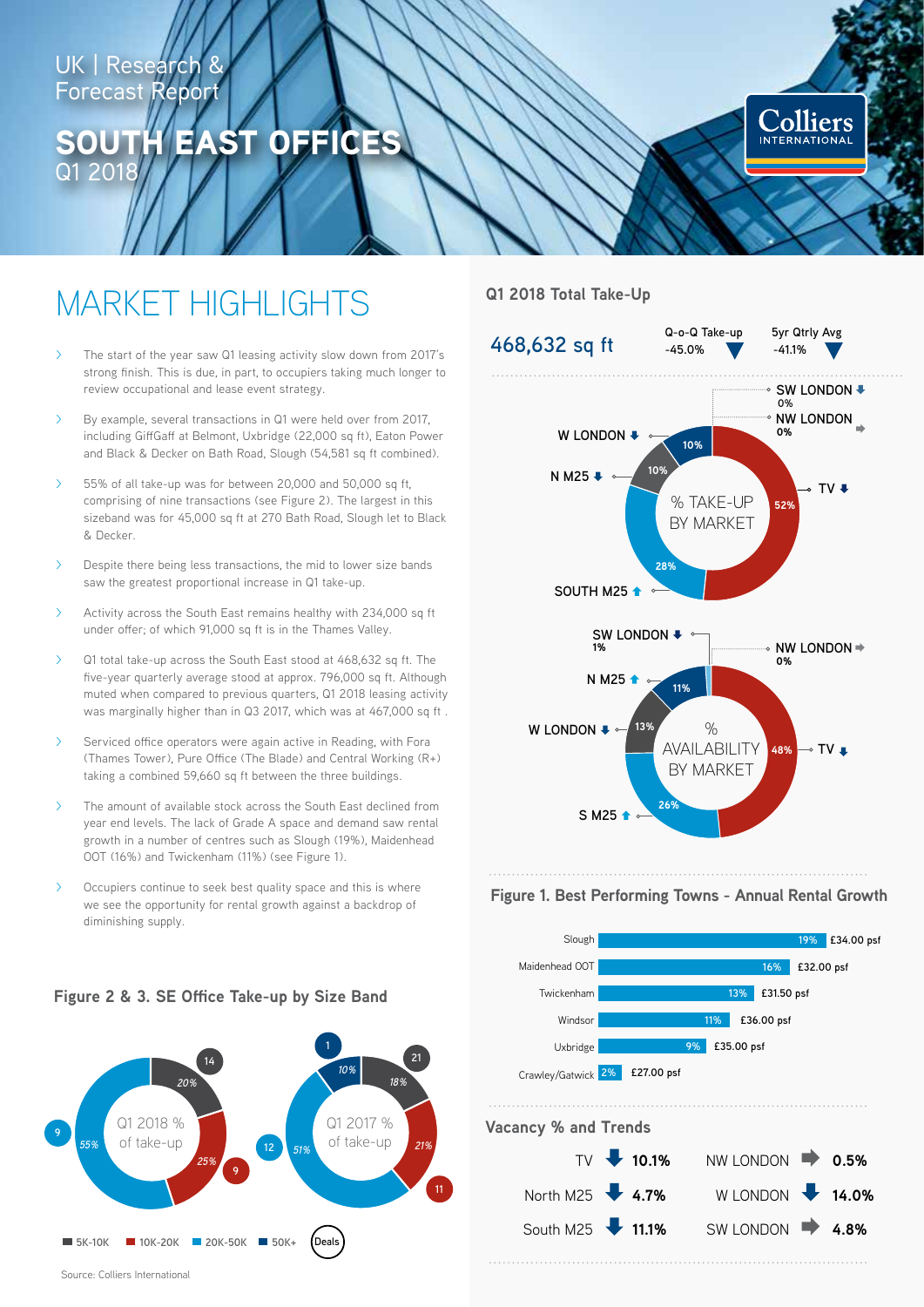# AREA IN FOCUS **SOUTH WEST LONDON**

The South West London sub market comprises the key centres of Richmond, Kingston and Wimbledon. The area has strong transport links, rents and rates are still at significant discount to central London, hence the appeal to occupiers. The dense residential population in South West London also provides a strong labour pool to both attract and retain employees across many levels.

Since 2010 availability in the South West London market has decreased from over 550,000 sq ft to just over 160,000 sq ft in 2017. This can, in part, be attributed to Permitted Development Rights. Vacancy rates now sit at less than 3.0% in Kingston, 4.8% in Wimbledon and 2.6% in Richmond.

During the same time period, rents have increased significantly with prime rents in Kingston now at £32.50 per sq ft, Wimbledon at £54.00 per sq ft and in Richmond at £46.50 per sq ft.

There are five key schemes in the pipeline for South West London, delivering some much needed supply:

- > Wellington House, Wimbledon Columbia Threadneedle 26,000 sq ft being delivered in March 2019.
- > 22-24 Worple Road, Wimbledon TH Real Estate 35,000 sq ft planning consent granted.
- > The former Magistrates Court, Richmond BA Pension Fund / Exton, c.38,000 sq ft in early discussions with planners.
- 19-22 The Quadrant, Richmond Kier, c.20,000 sq ft, size and timing yet to be confirmed.
- > 145 London Road, Kingston Wolters Kluwer current HQ Wolters Kluwer proposing to relocate into 19,000 sq ft in the rear building and release 36,000 sq ft office space to be refurbished by a new owner.



*Richmond Riverside*

# SOUTH WEST AVAIL ABILITY



# VACANCY RATES

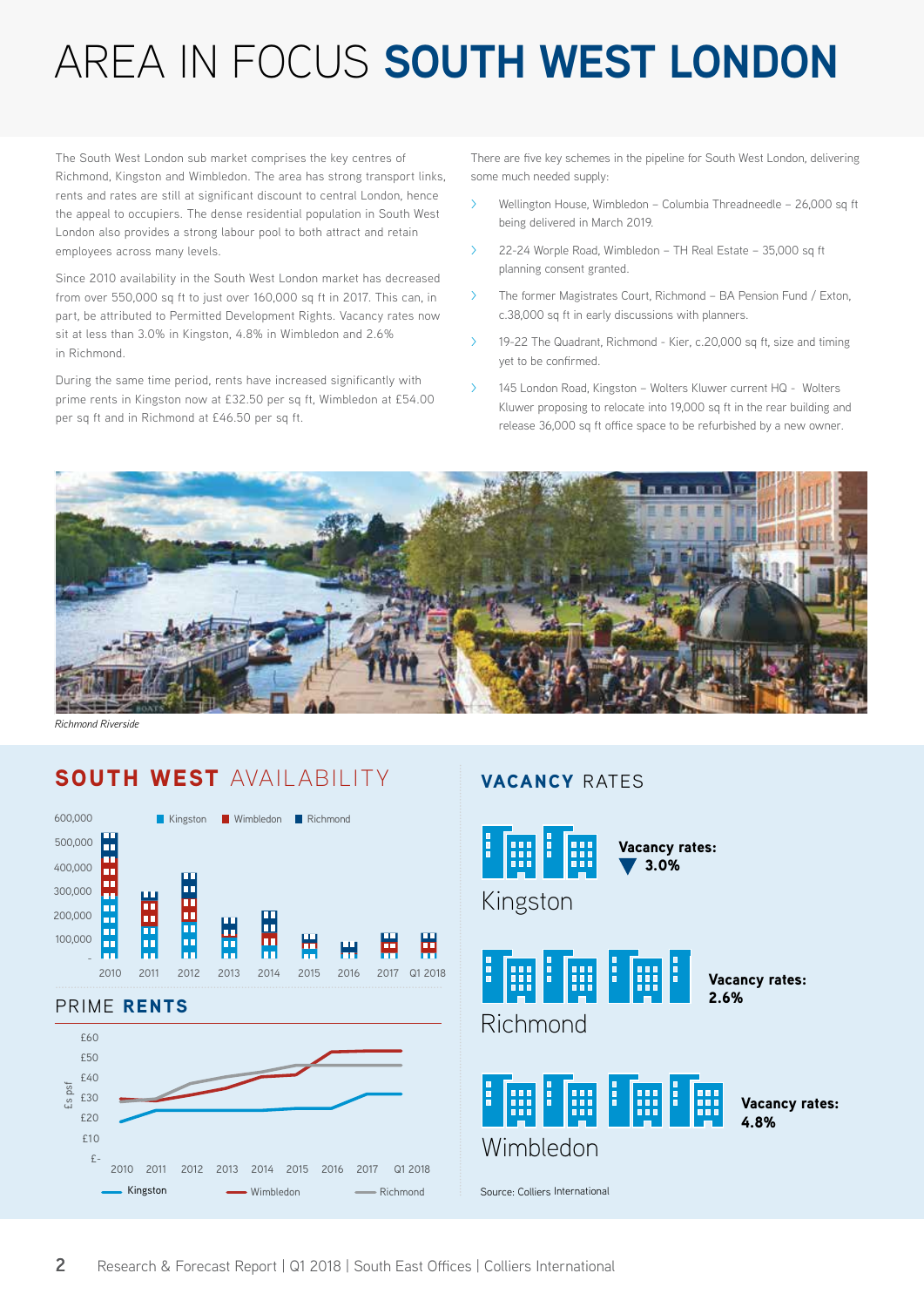# INVESTMENT COMMENT

Q1 2018 witnessed 37 South East office transactions totalling approximately £810 million. This is a notable 84% increase on total transaction volumes in Q1 2017, which saw 26 transactions totalling £440 million.

The key trends for the first quarter were:

- > There remains a significant weight of money pursuing office investment opportunities in the South East.
- > There continues to be a shortage of assets openly marketed for sale.
- > Long leases offering secure income and multi-let town centre opportunities remain the most keenly sought after.
- > Buyer diversity with financial institutions, private equity, property companies, overseas investors, private investors and councils all actively targeting offices in the South East.
- > Financial institutions were responsible for 28% of all acquisitions in the quarter.
- > Prime net initial yields remain resilient at 5%.

Four transactions accounted for £366 million equivalent to 45% of the total volume of all transaction in Q1.

The sector continues to attract a diverse spread of buyers as demonstrated by the pie chart opposite. Of the 37 transactions in Q1 there were 36 different buyers.

As anticipated, the UK financial institutions have been the most active buyers of South East offices this quarter. This looks set to continue as other sectors, such as industrial, have seen tightening returns as a result of significant yield compression over the past 24 months, making it more challenging to meet targeted returns.

We anticipate that the South East office market will remain robust in the shadow of the UK's exit from the European Union, which is now only a year away.

#### **Number of Transactions by Investor Type**



The reasons for this continued growth are:

- $\geq$  a shortage of openly marketed opportunities which is in stark comparison to the significant weight of money chasing opportunities;
- > the weakened pound continuing to attract inward investment from overseas capital;
- > the loss of office space via permitted development rights;
- > the opening of the Elizabeth Line;
- > the sustained buying power of the councils.

Values remain robust, particularly for well-let assets offering a secure income flow. The lead buyer for these tends to be the councils; who don't always target specific performance benchmarks, but rather looking for security and a positive arbitrage against their low cost of borrowing.

The secondary market is more fragile, unless it is in a strong town centre location or clearly underpinned by an alternate use such as residential.

| <b>PROPERTY</b>                                            | <b>SIZE</b><br>(SQFT) | <b>AWULT TO</b><br><b>BREAK/EXPIRY</b> | <b>PRICE</b> | <b>NET INITIAL YIELD</b>     | <b>PURCHASER</b>              |
|------------------------------------------------------------|-----------------------|----------------------------------------|--------------|------------------------------|-------------------------------|
| 12 Hammersmith Grove,<br>Hammersmith                       | 170,000               | 13 years                               | £170,000,000 | 5.25%                        | Spelthorne Borough<br>Council |
| NATS, Buildings 1-5, 4000<br>Parkway, Solent Business Park | 261,049               | 13.5 years                             | £82,000,000  | 5.23%                        | <b>RBS Pension Fund</b>       |
| The Aircraft Factory,<br>Hammersmith                       | 77,502                | 4.25 years                             | £63,000,000  | 6.50%                        | L&G                           |
| Harman House, Uxbridge                                     | 129,060               | 7.9 years<br>5.4 years                 | £51,000,000  | 6.68%                        | <b>CLS</b>                    |
| Xerox Campus, Uxbridge                                     | 147,807               | 2.5 years<br>1.5 years                 | £43,000,000  | £291 cv psf<br>(PD Purchase) | Mantra                        |
| 1 Longwalk Road, Stockley Park                             | 74,958                | 3.15 years                             | £30,050,000  | 6.85%                        | Royal UK Properties           |
| Kennet Wharf, Reading                                      | 54,194                | 6.2 years                              | £20,100,000  | 6.04%                        | Reading Borough<br>Council    |
| Riverside House, Windsor                                   | 25,974                | 4.3 years                              | £15,900,000  | 5.35%                        | <b>KFIM</b>                   |
| 1-7 Stoke Road, Guildford                                  | 37,147                | 4.8 years<br>2.8 years                 | £14,685,000  | 5.74%                        | M&G                           |

## **Q1 2018 Investment Highlights**